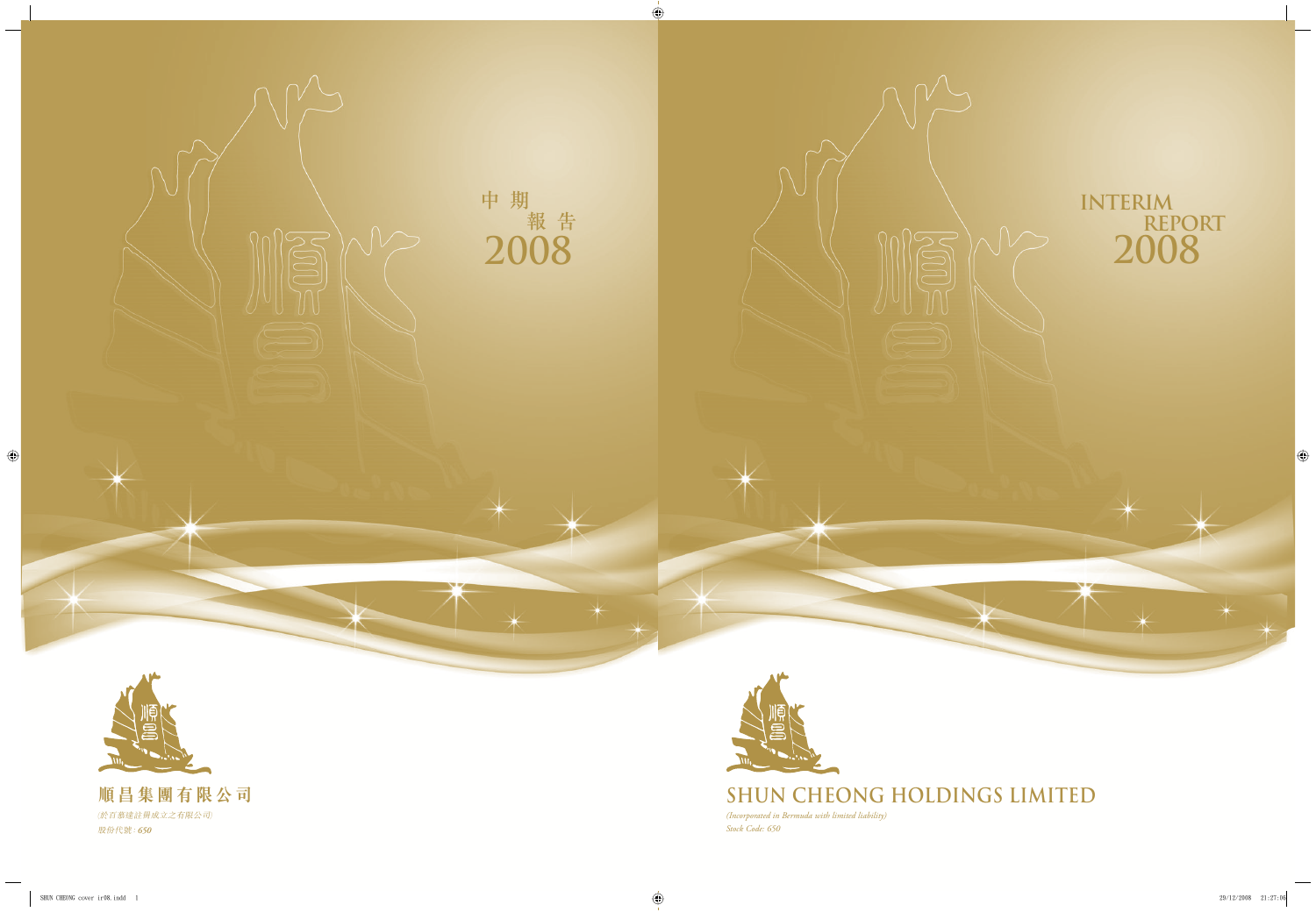# **Contents**

| Corporate Information                                 | 2         |
|-------------------------------------------------------|-----------|
| Chairman's Statement                                  | $3 - 4$   |
| General Information                                   | $5 - 7$   |
| Condensed Consolidated Income Statement               | 8         |
| Condensed Consolidated Balance Sheet                  | 9         |
| Condensed Consolidated Statement of Changes in Equity | 10        |
| Condensed Consolidated Cash Flow Statement            | 11        |
| Notes to the Interim Financial Statements             | $12 - 20$ |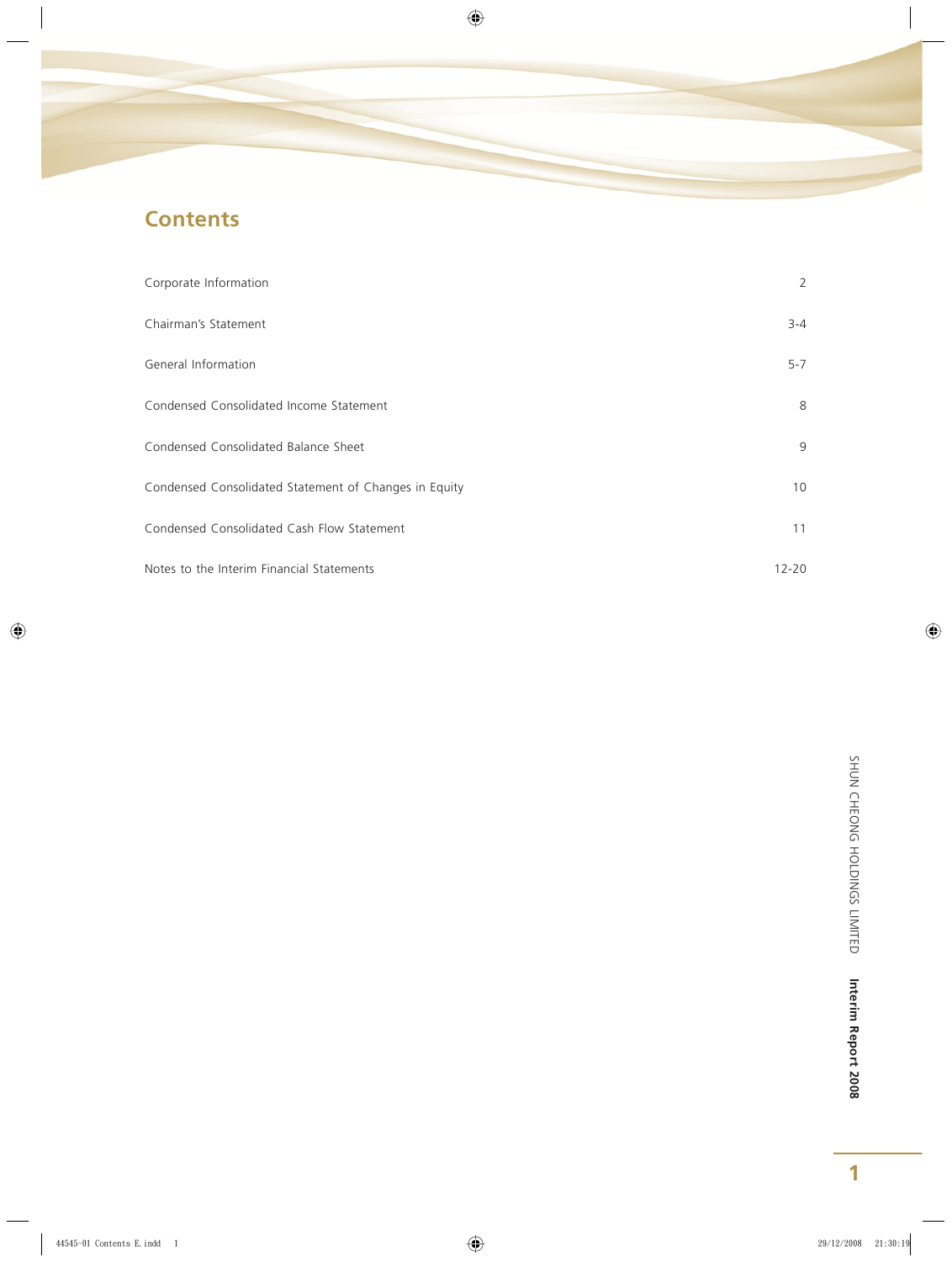# **Corporate Information**

## **Board of Directors**

#### **EXECUTIVE DIRECTORS**

CAO Jing *(Executive Chairman)* ZHANG Shaohua *(Managing Director)*

#### **NON-EXECUTIVE DIRECTOR**

MO Tianguan

#### **INDEPENDENT NON-EXECUTIVE DIRECTORS**

YE Jianping PALASCHUK Derek Myles YAO Xusheng

## **Audit Committee**

PALASCHUK Derek Myles *(Chairman)* YE Jianping YAO Xusheng

### **Remuneration Committee**

YAO Xusheng *(Chairman)* YE Jianping CAO Jing

## **Nomination Committee**

YE Jianping *(Chairman)* PALASCHUK Derek Myles CAO Jing

#### **Company Secretary and Qualified Accountant**

POON Yan Wai

## **Principal Bankers**

DBS Bank (Hong Kong) Limited The Bank of East Asia Limited

### **Principal Share Registrars and Transfer Office**

Butterfield Fund Services (Bermuda) Limited Rosebank Centre 11 Bermudiana Road Pembroke HM08 Bermuda

#### **Hong Kong Share Registrars and Transfer Office**

Computershare Hong Kong Investor Services Limited 17th Floor, Hopewell Centre 183 Queen's Road East Wanchai Hong Kong

## **Registered Office**

Canon's Court 22 Victoria Street Hamilton HM 12 Bermuda

## **Principal Place of Business**

Suite 2302, Wing On Centre 111 Connaught Road Central Hong Kong

### **Auditors**

Ernst & Young 18th Floor, Two International Finance Centre 8 Finance Street, Central Hong Kong

## **Stock Code**

SEHK 650

### **Website**

http://www.irasia.com/listco/hk/shuncheong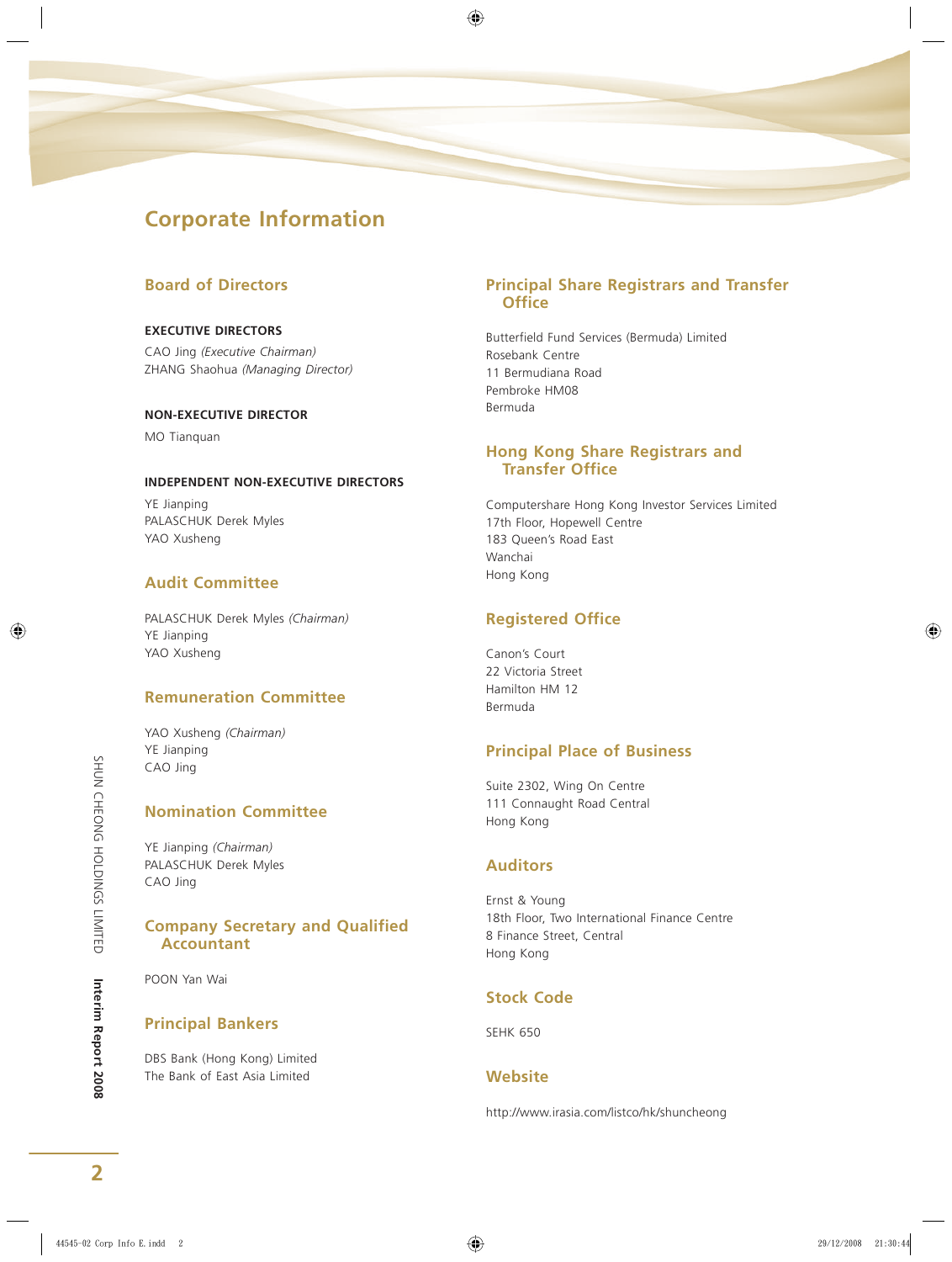# **Chairman's Statement**

### **Review of Operations**

The Group's revenue for the six months ended 30 September 2008 was HK\$37.5 million (2007: HK\$74.3 million) and loss for the period was HK\$6.7 million (2007: net loss of HK\$5.3 million).

Consolidated revenue of HK\$37.5 million for the six months ended 30 September 2008, showing a 49.6% decrease from HK\$74.3 million for the pervious period. The decrease in business volume was primarily due to the decrease in work orders received from the Hong Kong Government and the Hong Kong Housing Authority.

The loss for the period was mainly attributable to the decrease in gross profit where higher subcontracting charges and material costs were incurred.

#### **Business Prospect**

The Group is principally engaged in the provision of building related maintenance services. The Board has been seeking suitable investment opportunities from time to time to broaden the Group's source of income.

Currently, the Group is in the process of the acquisition of a hotel in Nanning (the "Hotel"). Further announcement(s) and information may be released by the Group in respect of the material development in respect of the acquisition of the Hotel to comply with the disclosure and/or approval requirement under the Listing Rules.

For the establishment of a new joint venture company in Guangxi Nanning, the Group is in the process of obtaining trading license from the relevant PRC government authorities.

Recognising the efforts of the PRC government in promoting the economies of the less developed regions and the rapid development of local tourism industry in the second tier cities in the PRC, the Board considers that increasing number of investors as well as overseas and local travellers and tourists would be attracted to these cities in the PRC, thereby creating demand for hotel services and enhancing the value of Hotel. The Board is confident that the acquisition of the hotel will enable the Group to capture the results of economic boom in Guangxi Zhuang Autonomous Region.

### **Interim Dividend**

The Board does not propose the payment of an interim dividend for the six months ended 30 September 2008 (2007: Nil).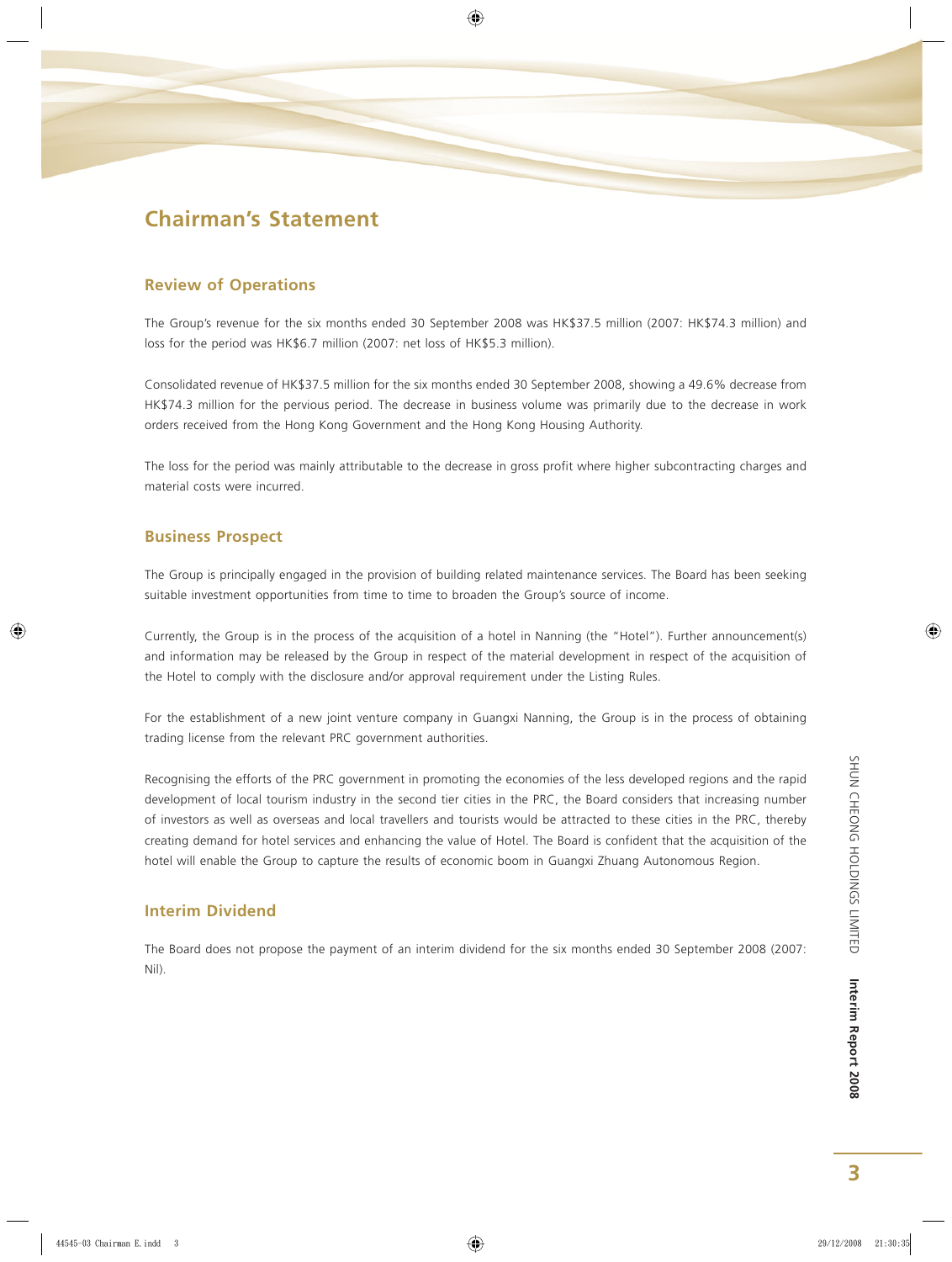## **Chairman's Statement**

#### **Financial Review**

#### **LIQUIDITY AND FINANCIAL RESOURCES**

The Group's cash and bank balances are mostly in Hong Kong dollar. As at 30 September 2008, the Group had unpledged cash and bank deposits balances of approximately HK\$268.4 million (31 March 2008: HK\$165.4 million). As at 30 September 2008, the Group had no outstanding bank borrowing (31 March 2008: Nil). The gearing ratio of the Group, which represented the total bank borrowings to the equity attributable to equity holders of the parent, was nil (31 March 2008: Nil). As the Group's transactions are mostly settled in Hong Kong dollars, the use of financial instruments for hedging purposes is not considered necessary.

#### **FUNDING AND TREASURY POLICY**

The assets and liabilities of the Group are mainly denominated in Hong Kong dollars. Accordingly, the Group has minimal exposure to foreign exchange fluctuation. However, the Group will closely monitor the overall currency and interest rate exposures. When considered appropriate, the Group will hedge against currency exposure as well as interest rate exposure.

#### **PLEDGE OF ASSETS**

The Group did not have any pledged assets as at 30 September 2008 (31 March 2008: Nil) to secure general banking facilities.

#### **INVESTMENTS**

As at 30 September 2008, the Group had no investments in listed and unlisted equity securities. (31 March 2008: Nil).

#### **EMPLOYEES AND REMUNERATION POLICIES**

The Group employed approximately 65 staff in Hong Kong as at 30 September 2008. Remuneration is determined by reference to market terms and the qualifications and experience of the staff concerned. Salaries are reviewed annually depending on individual merits. The Group also provides other benefits including retirement benefits scheme, medical insurance and educational subsidies to all eligible staff.

#### **Post Balance Sheet Events**

On 3 December 2008, the Group entered into supplemental agreements to amend certain terms and conditions of the agreements for the Hotel acquisition. Details of the transaction were disclosed in a circular dated 19 December 2008 to all shareholders of the Company. The Special General Meeting for the Hotel acquisition will be held on 5 January 2009.

> By Order of the Board **Cao Jing** *Executive Chairman*

SHUN CHEONG HOLDINGS LIMITED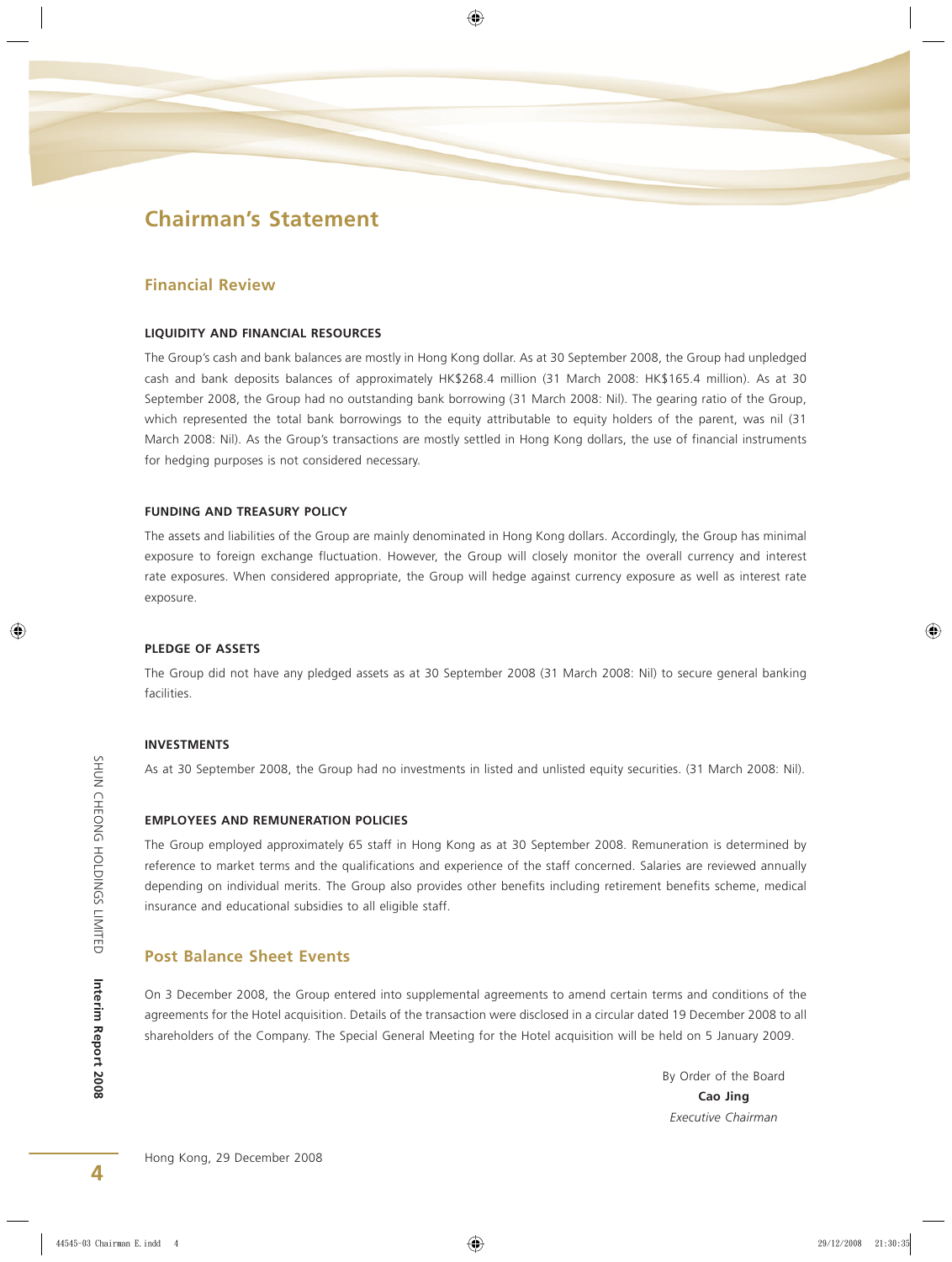# **General Information**

#### **Corporate Governance**

#### **MODEL CODE FOR SECURITIES TRANSACTIONS BY DIRECTORS**

The Company has adopted the Model Code for Securities Transactions by Directors of Listed Issuer (the "Model Code") set out in Appendix 10 of the Listing Rules. On specific enquiries made, all directors of the Company have confirmed that they have complied with the required standard set out in the Model Code throughout the six months ended 30 September 2008.

#### **COMPLIANCE WITH THE CODE ON CORPORATE GOVERNANCE PRACTICES**

In the opinion of the directors, the Company has complied with the applicable code provisions of the Code on Corporate Governance Practices (the "CG Code") as set out in Appendix 14 of the Listing Rules during the interim period, except that:

- 1. Code provision A.4.1 stipulates that non-executive directors should be appointed for a specific term and subject to re-election. All the existing non-executive directors of the Company do not have a specific term of appointment but are subject to retirement by rotation and re-election at the annual general meeting in accordance with the Bye-laws of the Company. As such, the Board considers that sufficient measures have been taken to ensure that the Company's corporate governance practices are no less exacting than those in the CG Code.
- 2. CG Code provision A.4.2 stipulates that every director, including those appointed for a specific term, should be subject to retirement by rotation at least once every three years. The Board will ensure the retirement of each director, other than those hold office as Executive Chairman or Managing Director, by rotation at least once every three years in order to comply with the CG Code. The Board presently considered that the continuity of office of the Executive Chairman or Managing Director provides the Group a strong and consistent leadership and is of great importance to the smooth operations of the Group.
- 3. CG Code provision B.1.3 stipulates that the terms of reference of the Remuneration Committee should include, as a minimum, those specific duties as set out in the CG Code provisions. The Company has adopted the terms of reference for the Company's Remuneration Committee on 21 December, 2005, which was subsequently amended. Pursuant to the terms of reference for the Remuneration Committee, it is stipulated that the Remuneration Committee has the duty to "review" as opposed to "determine" the specific remuneration packages of executive directors and senior management.

The remuneration of the executive directors and senior management of the Company is reviewed by the Remuneration Committee and recommended to the Board and the Chairman of the Board respectively for determination, taking into account of market pay and individual performance. In the opinion of the directors, the current practice serves the same purpose as laid down by the CG Code.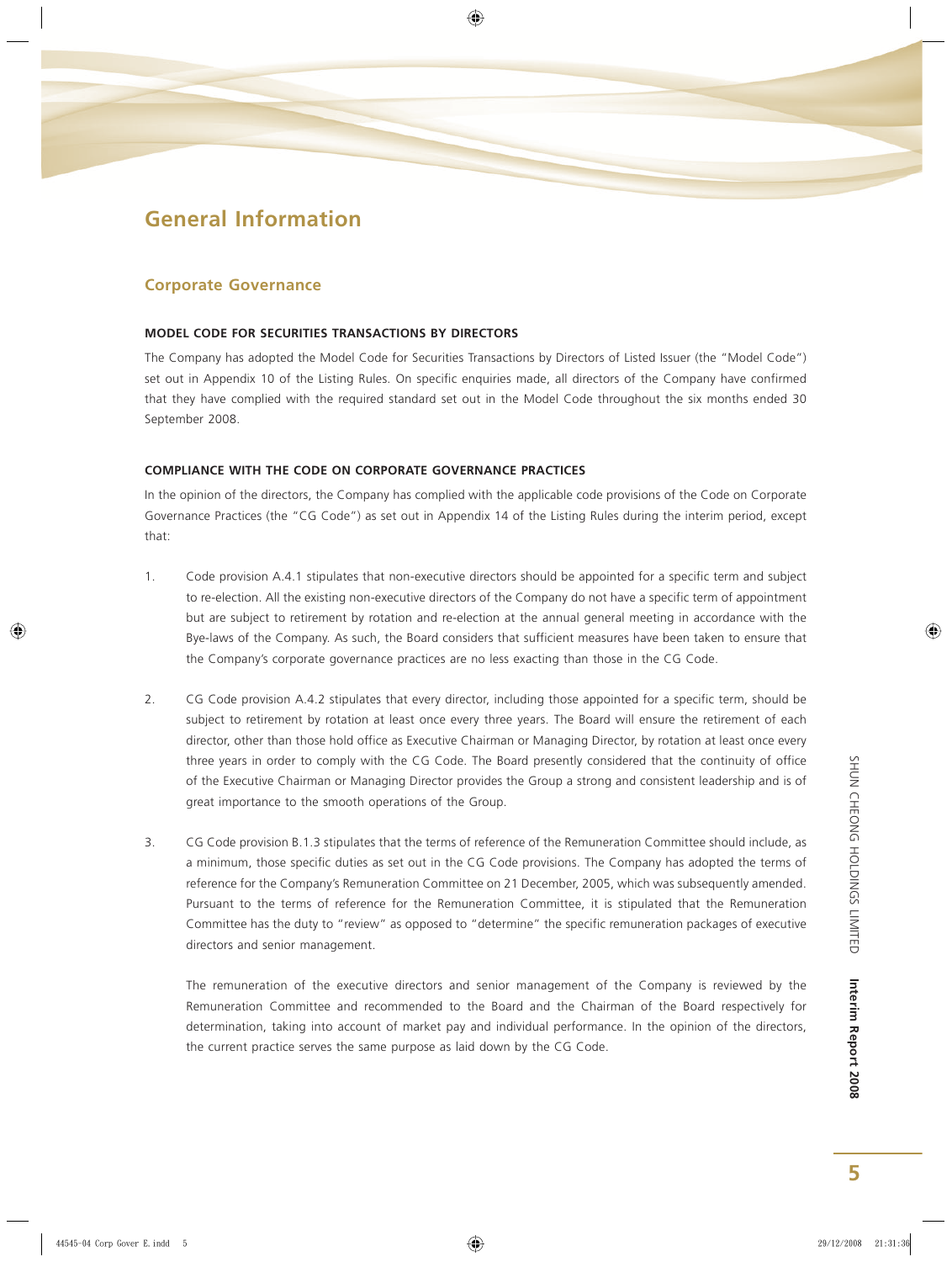# **General Information**

#### **AUDIT COMMITTEE**

The audit committee of the Company ("Audit Committee") comprises three directors, all of which are independent non-executive directors, namely Mr. Derek Palaschuk (Chairman), Professor Ye Jianping and Mr. Yao Xusheng. Regular meetings have been held by the Audit Committee of the Company since establishment and it meets at least twice each year to review and supervise the Group's financial reporting process and internal control. The Company's interim results for the six months ended 30 September 2008 has not been audited, but has been reviewed by the Audit Committee.

### **Directors' Interests and Short Positions in Shares, Underlying Shares and Debentures**

As at 30 September 2008, the interests and short positions of the directors of the Company in the shares, underlying shares and debentures of the Company or its associated corporations (within the meaning of Part XV of the Securities and Futures Ordinance (the "SFO")), as recorded in the register required to be kept by the Company pursuant to Section 352 of the SFO, or as otherwise notified to the Company and The Stock Exchange of Hong Kong Limited (the "Stock Exchange") pursuant to the Model Code, were as follows:

|                  |                            | Number of ordinary<br>shares directly | Percentage of<br>the Company's |
|------------------|----------------------------|---------------------------------------|--------------------------------|
| Name of director | <b>Nature of interests</b> | beneficially owned                    | issued share capital           |
| Mo Tianguan      | Corporate                  | 206,213,409<br>(Note 1)               | 59.37%                         |
| Cao Jing         | Family                     | 206,213,409<br>(Note 2)               | 59.37%                         |

#### **LONG POSITIONS IN ORDINARY SHARES OF THE COMPANY**

Note 1: These shares are held by Upsky Enterprises Limited, a company in which Mr. Mo Tianquan is a director and has a sole shareholder.

Note 2: Ms Cao Jing is interested in the shares held by Upsky Enterprises Limited by virtue of her marital relationship with Mr. Mo Tianquan.

Save as disclosed above, as at 30 September 2008, none of the directors had registered an interest or short position in the shares, underlying shares and debentures of the Company or any of its associated corporations (within the meaning of Part XV of the SFO) that were required to be recorded pursuant to Section 352 of the SFO, or as otherwise notified to the Company and the Stock Exchange pursuant to the Model Code.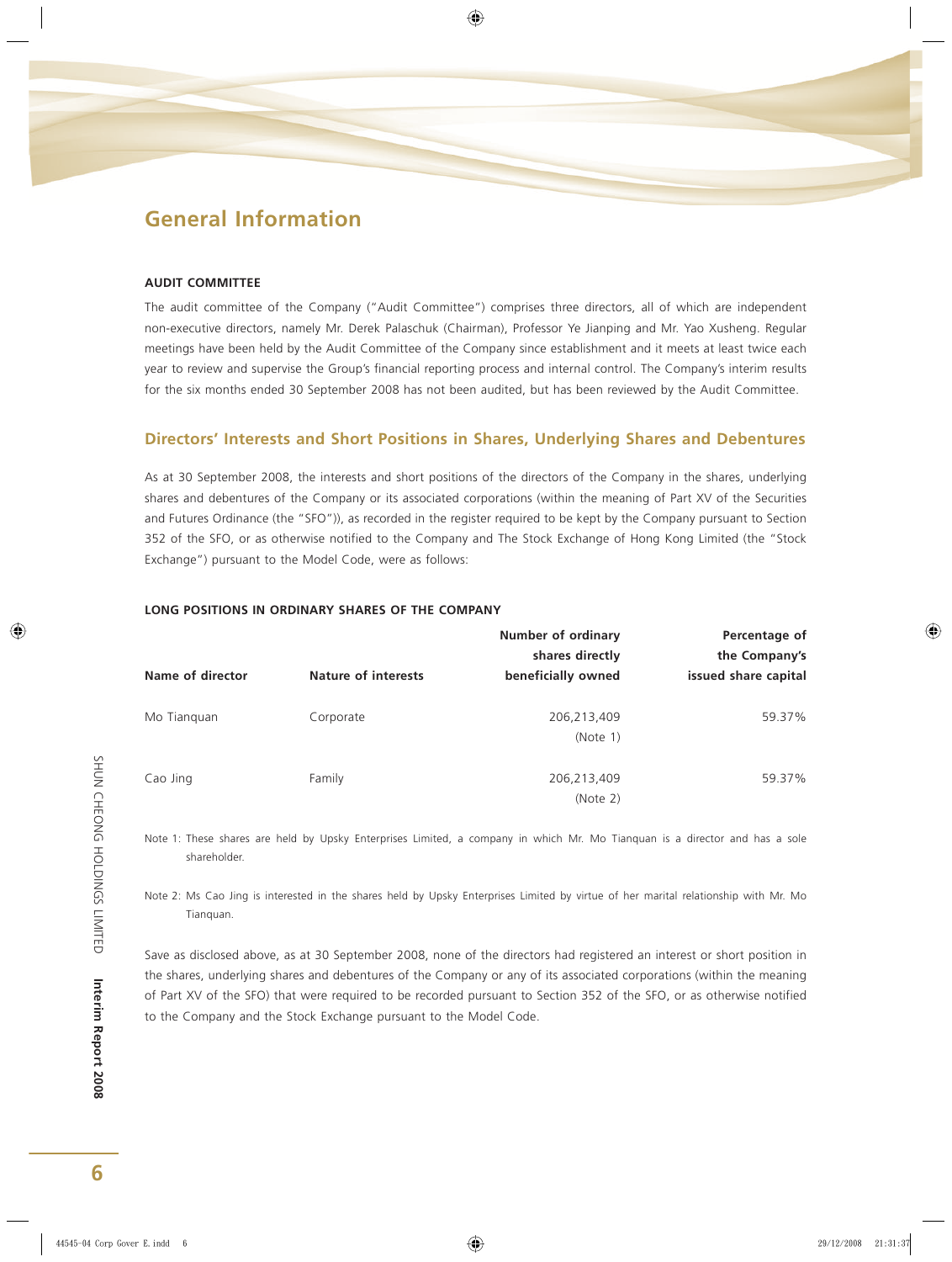# **General Information**

### **Directors' Rights to Acquire Shares or Debentures**

At no time during the six months ended 30 September 2008 were rights to acquire benefits by means of the acquisition of shares in or debentures of the Company granted to any directors or their respective spouse or minor children, or were any such rights exercised by them; or was the Company or any of its subsidiaries and fellow subsidiaries a party to any arrangement to enable the directors to acquire such rights in any other body corporate.

## **Substantial Shareholders' Interests in Shares and Short Positions and Underlying Shares of the Company**

As at 30 September 2008, the following interests and short positions of 5% or more of the issued share capital of the Company were recorded in the register of interests required to be kept by the Company under Section 336 of the SFO:

#### **LONG POSITIONS IN ORDINARY SHARES OF THE COMPANY**

|                           |                                     |                                    | Percentage                               |  |  |
|---------------------------|-------------------------------------|------------------------------------|------------------------------------------|--|--|
| <b>Name</b>               | Capacity and<br>Nature of interests | Number of ordinary<br>shares owned | of the Company's<br>issued share capital |  |  |
|                           |                                     |                                    |                                          |  |  |
| Upsky Enterprises Limited | Directly beneficially owned         | 206.213.409                        | 59.37%                                   |  |  |

Save as disclosed above, as at 30 September 2008, no person, other than the director of the Company, whose interests are set out in the section "Directors' interests and short positions in shares and underlying shares" above, had registered an interest or short position in the shares or underlying shares of the Company that was required to be recorded pursuant to Section 336 of the SFO.

## **Purchase, Redemption or Sale of Listed Securities of the Company**

During the six months ended 30 September 2008, neither the Company nor any of its subsidiaries purchased, redeemed or sold any of the Company's listed securities.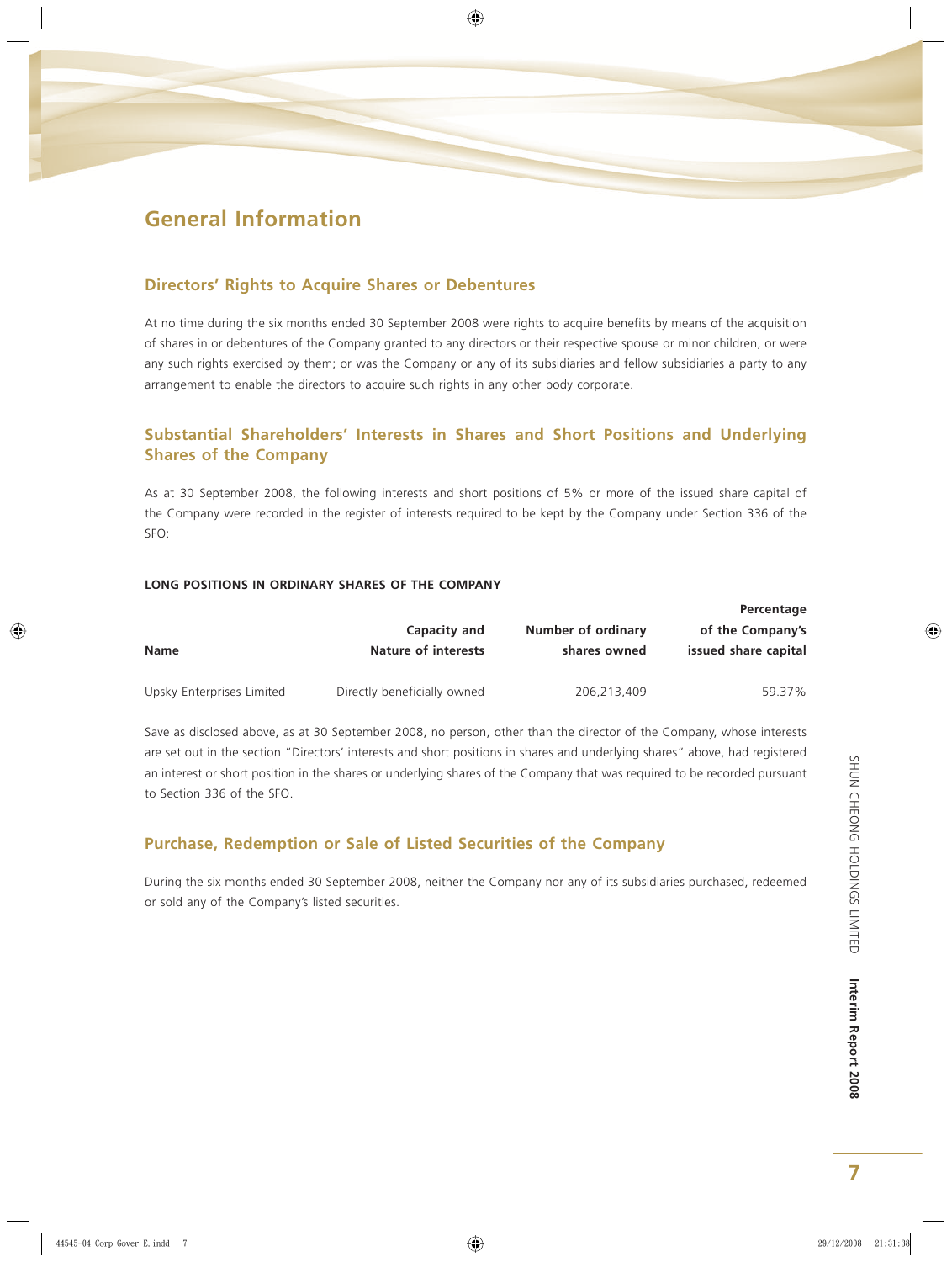# **Condensed Consolidated Income Statement**

|                                                                       |                | Six months ended 30 September |                        |  |
|-----------------------------------------------------------------------|----------------|-------------------------------|------------------------|--|
|                                                                       |                | 2008                          | 2007                   |  |
|                                                                       |                | (Unaudited)                   | (Unaudited)            |  |
|                                                                       | Notes          | <b>HK\$'000</b>               | HK\$'000               |  |
| <b>REVENUE</b>                                                        | $\overline{2}$ | 37,480                        | 74,302                 |  |
| Cost of maintenance                                                   |                | (38, 844)                     | (71, 452)              |  |
| Gross profit/(loss)                                                   |                | (1, 364)                      | 2,850                  |  |
| Other revenue and gains                                               | 3              | 1,519                         | 926                    |  |
| Administrative expenses                                               |                | (5,691)                       | (7, 963)               |  |
| Other operating expenses                                              |                | (486)                         | (932)                  |  |
| Finance costs                                                         | 4              | (645)                         | (129)                  |  |
| LOSS BEFORE TAX                                                       | 5              | (6, 667)                      | (5, 248)               |  |
| Tax                                                                   | 6              | (2)                           | (29)                   |  |
| LOSS FOR THE PERIOD                                                   |                | (6, 669)                      | (5, 277)               |  |
| <b>ATTRIBUTABLE TO:</b>                                               |                |                               |                        |  |
| Equity holders of the parent                                          |                | (6, 662)                      | (4,996)                |  |
| Minority interests                                                    |                | (7)                           | (281)                  |  |
|                                                                       |                | (6, 669)                      | (5, 277)               |  |
| LOSS PER SHARE ATTRIBUTABLE TO EQUITY<br><b>HOLDERS OF THE PARENT</b> |                |                               |                        |  |
| <b>Basic</b>                                                          | $\overline{7}$ | (3.29 cents)                  | $(4.24 \text{ cents})$ |  |
|                                                                       |                |                               |                        |  |
| Diluted                                                               |                | N/A                           | N/A                    |  |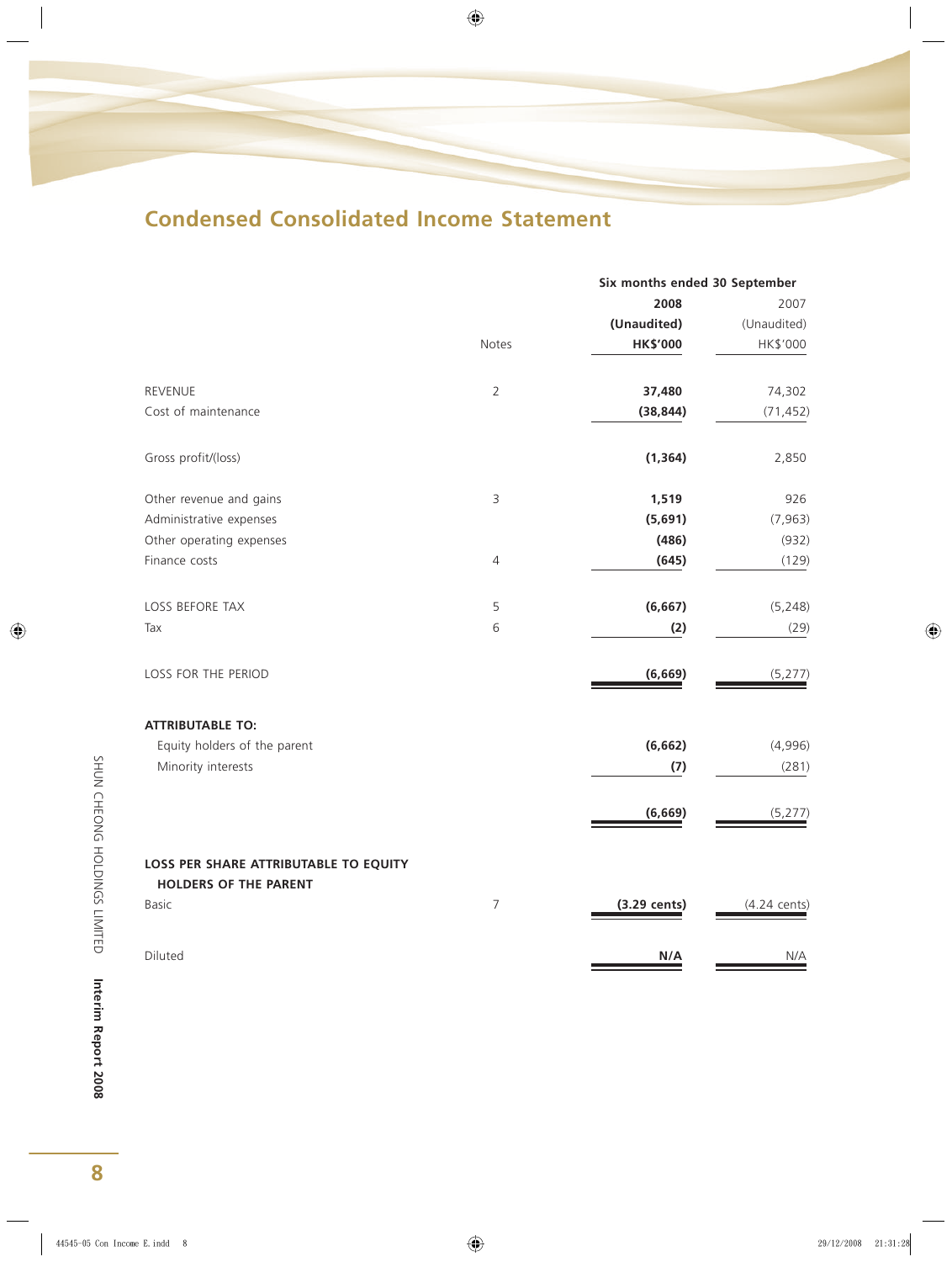# **Condensed Consolidated Balance Sheet**

|                                                                   |              | As at           | As at     |
|-------------------------------------------------------------------|--------------|-----------------|-----------|
|                                                                   |              | 30 September    | 31 March  |
|                                                                   |              | 2008            | 2008      |
|                                                                   |              | (Unaudited)     | (Audited) |
|                                                                   | <b>Notes</b> | <b>HK\$'000</b> | HK\$'000  |
| <b>NON-CURRENT ASSETS</b>                                         |              |                 |           |
| Property, plant and equipment                                     |              | 2,391           | 2,488     |
|                                                                   |              |                 |           |
| <b>CURRENT ASSETS</b><br>Gross amount due from contract customers | 8            | 13,340          | 28,147    |
| Trade receivables                                                 | 9            | 25,696          | 26,428    |
| Retention money receivables                                       |              | 171             | 171       |
| Prepayments, deposits and other receivables                       |              | 16,175          | 16,846    |
| Cash and cash equivalents                                         |              | 268,410         | 165,391   |
| Total current assets                                              |              | 323,792         |           |
|                                                                   |              |                 | 236,983   |
| <b>CURRENT LIABILITIES</b>                                        |              |                 |           |
| Gross amount due to contract customers                            | 8            | 15,974          | 15,014    |
| Trade payables                                                    | 10           | 13,918          | 20,929    |
| Retention money payables                                          |              | 696             | 696       |
| Other payables and accruals                                       |              | 16,141          | 19,877    |
| Tax payable                                                       |              | 2               |           |
| Total current liabilities                                         |              | 46,731          | 56,516    |
| <b>NET CURRENT ASSETS</b>                                         |              | 277,061         | 180,467   |
| TOTAL ASSETS LESS CURRENT LIABILITIES                             |              | 279,452         | 182,955   |
|                                                                   |              |                 |           |
| <b>NON-CURRENT LIABILITIES</b><br>Convertible bonds               |              |                 |           |
|                                                                   |              | 76,359          | 76,359    |
| Net assets                                                        |              | 203,093         | 106,596   |
| <b>EQUITY</b>                                                     |              |                 |           |
| Equity attributable to equity holders of the parent               |              |                 |           |
| Issued capital                                                    | 11           | 3,473           | 1,389     |
| Equity component of convertible bonds                             |              | 43,272          | 43,272    |
| Reserves                                                          |              | 155,690         | 61,270    |
|                                                                   |              |                 |           |
|                                                                   |              | 202,435         | 105,931   |
| <b>Minority interests</b>                                         |              | 658             | 665       |
| <b>Total equity</b>                                               |              | 203,093         | 106,596   |
|                                                                   |              |                 |           |

SHUN CHEONG HOLDINGS LIMITED Interim Report 2008 **Interim Report 2008** SHUN CHEONG HOLDINGS LIMITED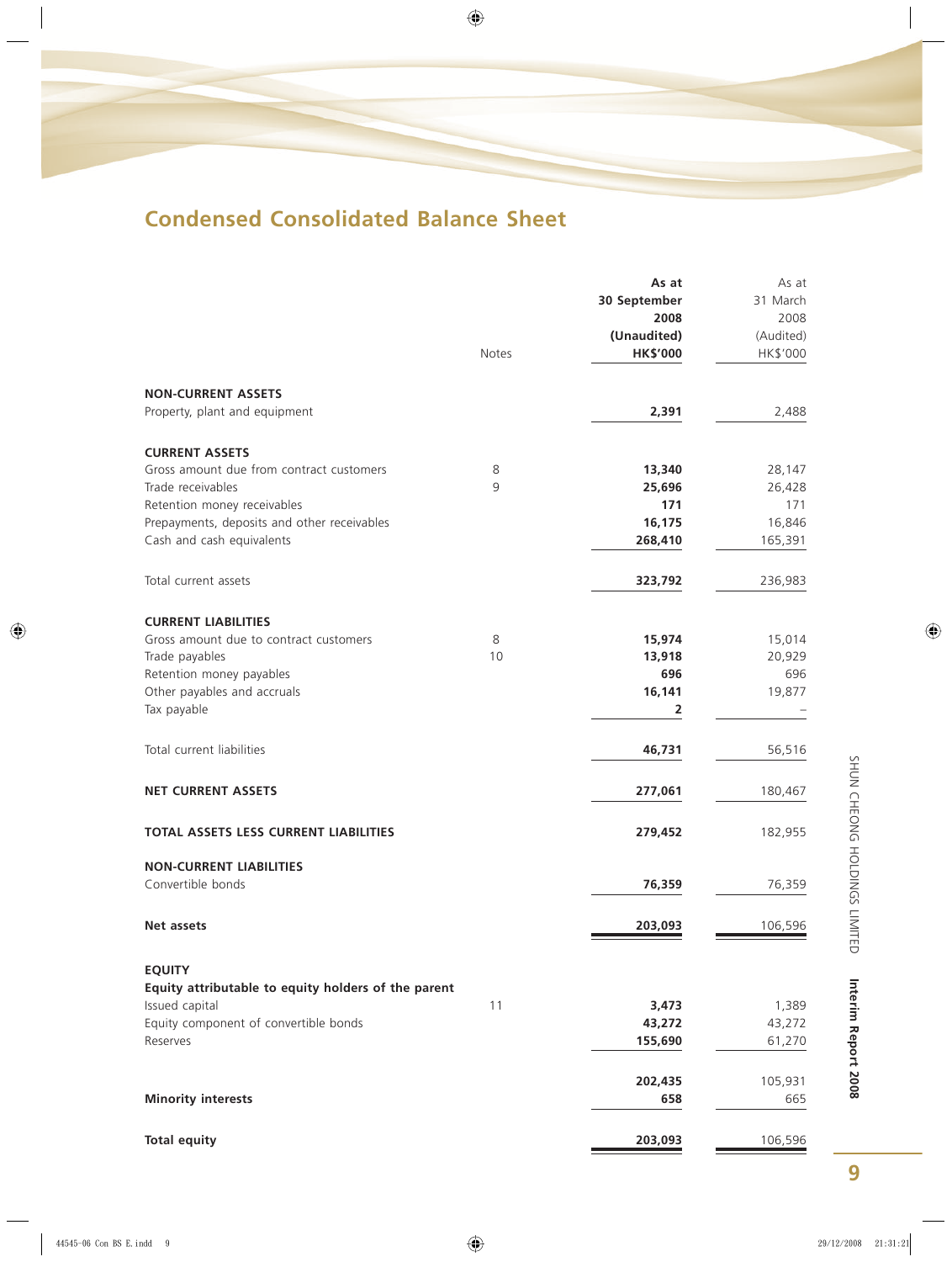# **Condensed Consolidated Statement of Changes in Equity**

|                          |                        |                         |             | Attributable to equity holders of the parent      |             |                                                  |             |                 |              |
|--------------------------|------------------------|-------------------------|-------------|---------------------------------------------------|-------------|--------------------------------------------------|-------------|-----------------|--------------|
|                          | <b>Issued</b><br>share | <b>Share</b><br>premium |             | Equity<br>component<br>Contributed of convertible | Capital     | Retained<br>earnings/<br>redemption (accumulated |             | <b>Minority</b> |              |
|                          | capital                | account                 | surplus     | bonds                                             | reserve     | loses)                                           | Total       | interest        | <b>Total</b> |
|                          | (Unaudited)            | (Unaudited)             | (Unaudited) | (Unaudited)                                       | (Unaudited) | (Unaudited)                                      | (Unaudited) | (Unaudited)     | (Unaudited)  |
|                          | HK\$'000               | HK\$'000                | HK\$'000    | HK\$'000                                          | HK\$'000    | HK\$'000                                         | HK\$'000    | HK\$'000        | HK\$'000     |
| At 1 April 2008          | 1,389                  | 17,986                  | 46,909      | 43,272                                            | 132         | (3,757)                                          | 105,931     | 665             | 106,596      |
| Issue of Share (Note 11) | 2,084                  | 101,082                 |             |                                                   |             |                                                  | 103,166     |                 | 103,166      |
| Loss for the period      |                        |                         |             |                                                   |             | (6,662)                                          | (6,662)     | (7)             | (6,669)      |
| At 30 September 2008     | 3,473                  | 119,068                 | 46,909      | 43,272                                            | 132         | (10, 419)                                        | 202,435     | 658             | 203,093      |
| At 1 April 2007          | 1,159                  |                         | 46,909      |                                                   | 132         | 4,604                                            | 52,804      | 1,008           | 53,812       |
| Issue of Share           | 230                    | 17,986                  |             |                                                   |             |                                                  | 18,216      |                 | 18,216       |
| Loss for the period      |                        |                         |             |                                                   |             | (4,996)                                          | (4,996)     | (281)           | (5, 277)     |
| At 30 September 2007     | 1,389                  | 17,986                  | 46,909      |                                                   | 132         | (392)                                            | 66,024      | 727             | 66,751       |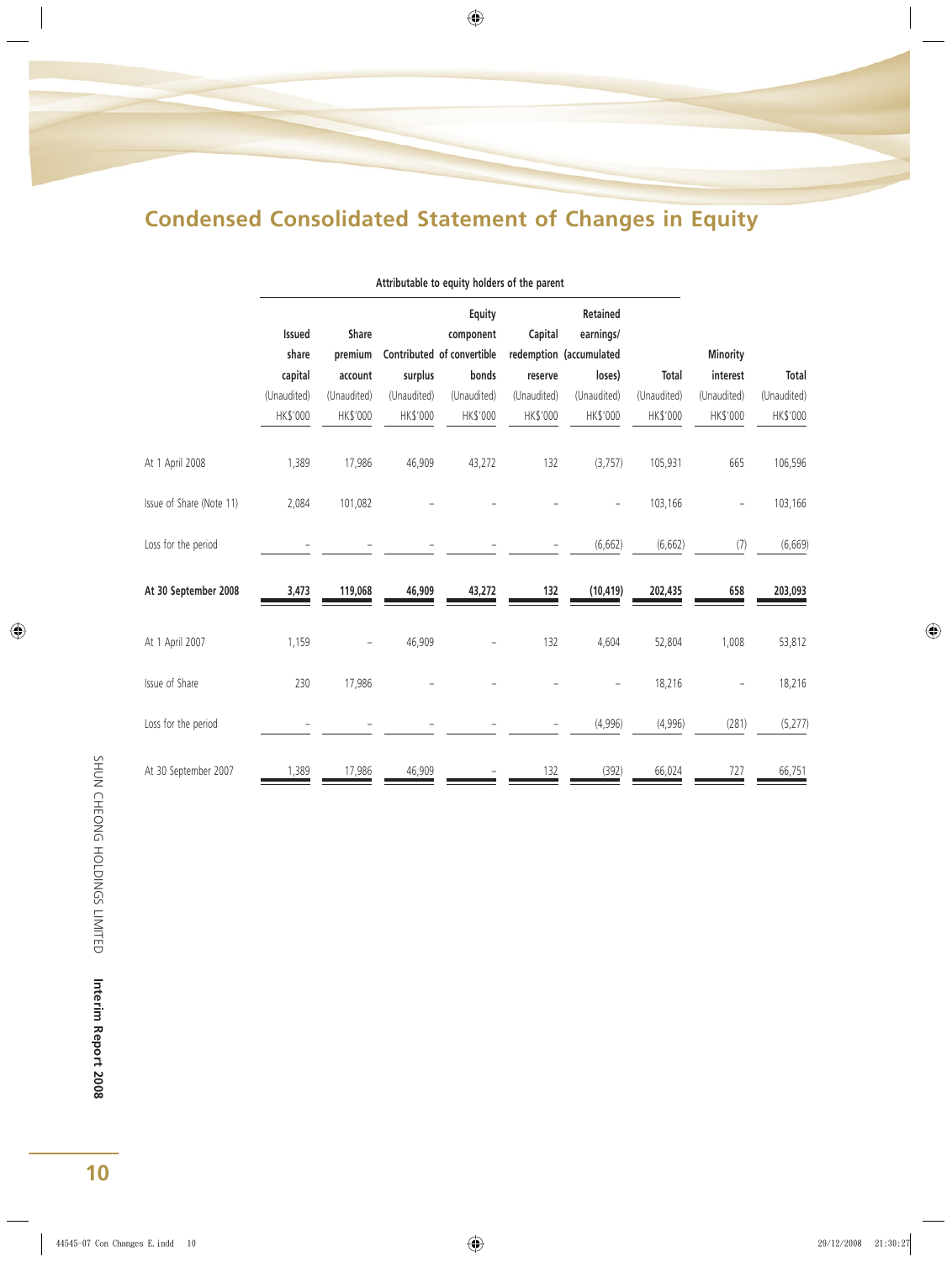# **Condensed Consolidated Cash Flow Statement**

|                                                               | Six months ended 30 September |             |  |
|---------------------------------------------------------------|-------------------------------|-------------|--|
|                                                               | 2008                          | 2007        |  |
|                                                               | (Unaudited)                   | (Unaudited) |  |
|                                                               | <b>HK\$'000</b>               | HK\$'000    |  |
| Net cash outflow from operating activities                    | (1,667)                       | (2, 323)    |  |
| Net cash inflow from investing activities                     | 1,519                         | 667         |  |
| Net cash inflow from financing activities                     | 103,167                       | 18,216      |  |
| Net increase in cash and cash equivalents                     | 103,019                       | 16,560      |  |
| Cash and cash equivalents at beginning of period              | 165,391                       | 33,319      |  |
| Cash and cash equivalents at end of period                    | 268,410                       | 49,879      |  |
| ANALYSIS OF THE BALANCES OF CASH AND CASH EQUIVALENTS         |                               |             |  |
| Cash and bank balances                                        | 16,336                        | 1,912       |  |
| Non-pledged time deposits with original maturity of less than |                               |             |  |
| three months when acquired                                    | 252,074                       | 47,967      |  |
|                                                               | 268,410                       | 49,879      |  |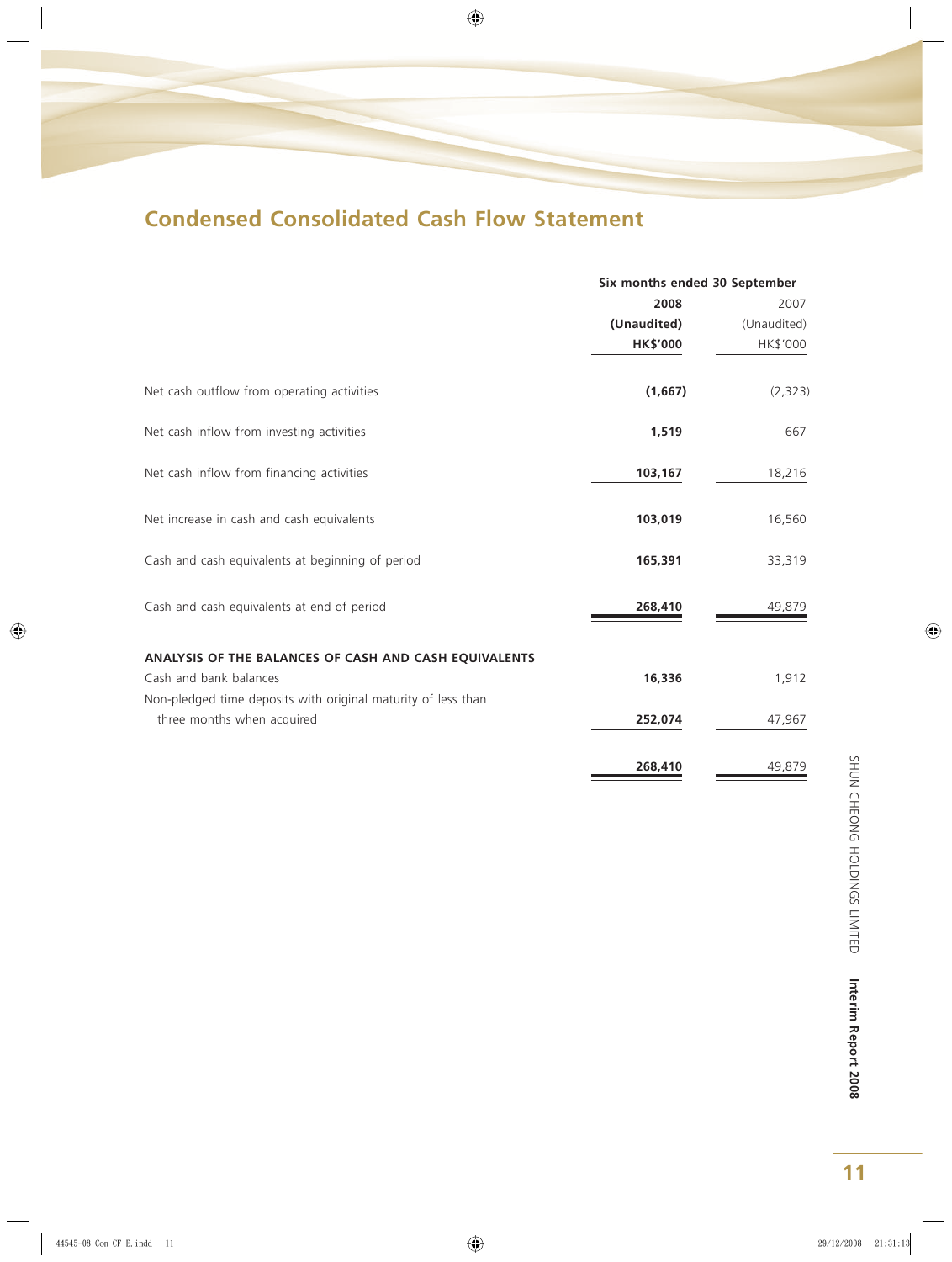### **1. Basis of Preparation and Accounting Policies**

#### **BASIS OF PREPARATION**

The unaudited condensed consolidated interim financial statements for the six months ended 30 September 2008 have been prepared in accordance with the disclosure requirements set out in Appendix 16 of the Rules Governing the Listing of Securities on The Stock Exchange of Hong Kong Limited (the "Listing Rules") and the Hong Kong Accounting Standard ("HKAS") 34 "Interim Financial Reporting" issued by the Hong Kong Institute of Certified Public Accountants ("HKICPA").

The unaudited interim condensed consolidated financial statements do not include all the information and disclosures required in the annual financial statements, and should be read in conjunction with the Group's annual financial statements for the year ended 31 March 2008.

#### **ACCOUNTING POLICIES**

The accounting policies and basis of preparation adopted in the preparation of the unaudited condensed interim consolidated financial statements are consistent with those followed in the preparation of the Group's annual financial statements for the year ended 31 March 2008, except in relation to the following new and revised Hong Kong Financial Reporting Standards ("HKFRS") (which also include HKASs and interpretations) issued by the HKICPA that affect the Group and are adopted the first time for the current period's financial statements:

| HK(IFRIC)-Int 11 | HKFRS 2 – Group and Treasury Share Transactions                 |
|------------------|-----------------------------------------------------------------|
| HK(IFRIC)-Int 12 | Service Concession Arrangements                                 |
| HK(IFRIC)-Int 14 | HKAS 19 - The limit on a Defined Benefit Asset, Minimum Funding |
|                  | Requirements and their Interaction                              |

The adoption of these new and revised accounting standards has had no material impact on the accounting policies of the Group and the methods of computation in the Group's unaudited condensed consolidated interim financial statements.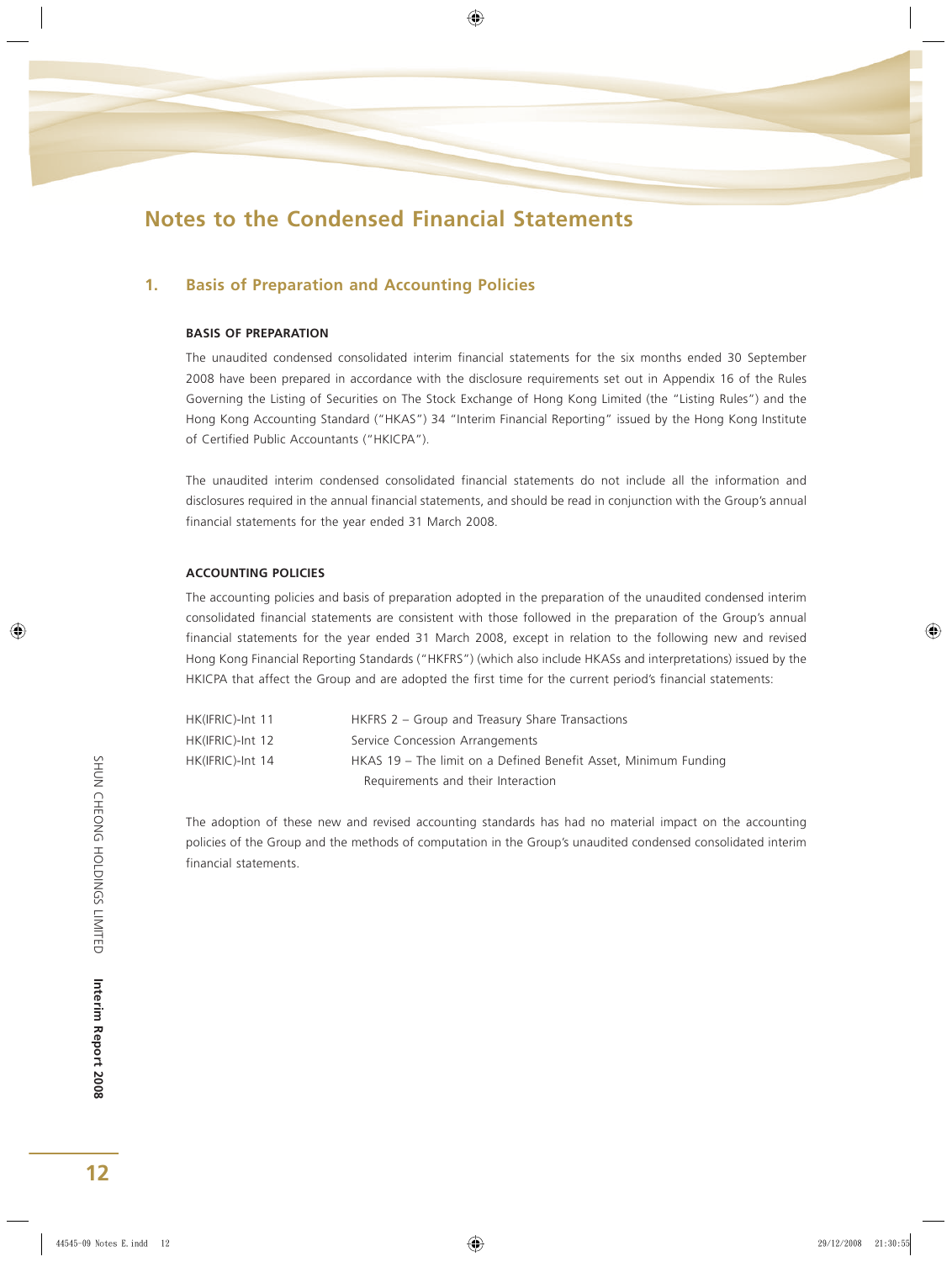The Group has not early applied the following new standards, amendments or interpretations that have been issued but are not yet effective, in these unaudited condensed consolidated interim financial statements. The Board expects that the adoption of the pronouncements listed below will not have any significant impact on the Group's result and financial position in the period of initial application.

| Presentation of Financial Statements <sup>1</sup>                      |
|------------------------------------------------------------------------|
| Borrowing Costs <sup>1</sup>                                           |
| Consolidated and Separate Financial Statements <sup>4</sup>            |
| Puttable Financial Instruments and Obligations Arising                 |
| On Liquidation <sup>1</sup>                                            |
| Share-based Payment – Vesting Conditions and Cancellation <sup>1</sup> |
| Business Combination <sup>4</sup>                                      |
| Operating Segments <sup>1</sup>                                        |
| Customer Loyalty Programmes <sup>2</sup>                               |
| Agreements for the Construction of Real Estate <sup>1</sup>            |
| Hedges of a Net Investment in a Foreign Operation <sup>3</sup>         |
|                                                                        |

1 Effective for annual periods beginning on or after 1 January 2009.

- 2 Effective for annual periods beginning on or after 1 July 2008.
- <sup>3</sup> Effective for annual periods beginning on or after 1 October 2008.
- 4 Effective for annual periods beginning on or after 1 July 2009.

### **2. Segment Information**

#### **(A) BUSINESS SEGMENTS**

The Group's revenue is principally derived from the provision of building related maintenance services. The Group has only one business segment.

#### **(B) GEOGRAPHICAL SEGMENTS**

No geographical segment information is presented as over 90% of the Group's revenue is derived from customers based in Hong Kong, and over 90% of the Group's assets are located in Hong Kong.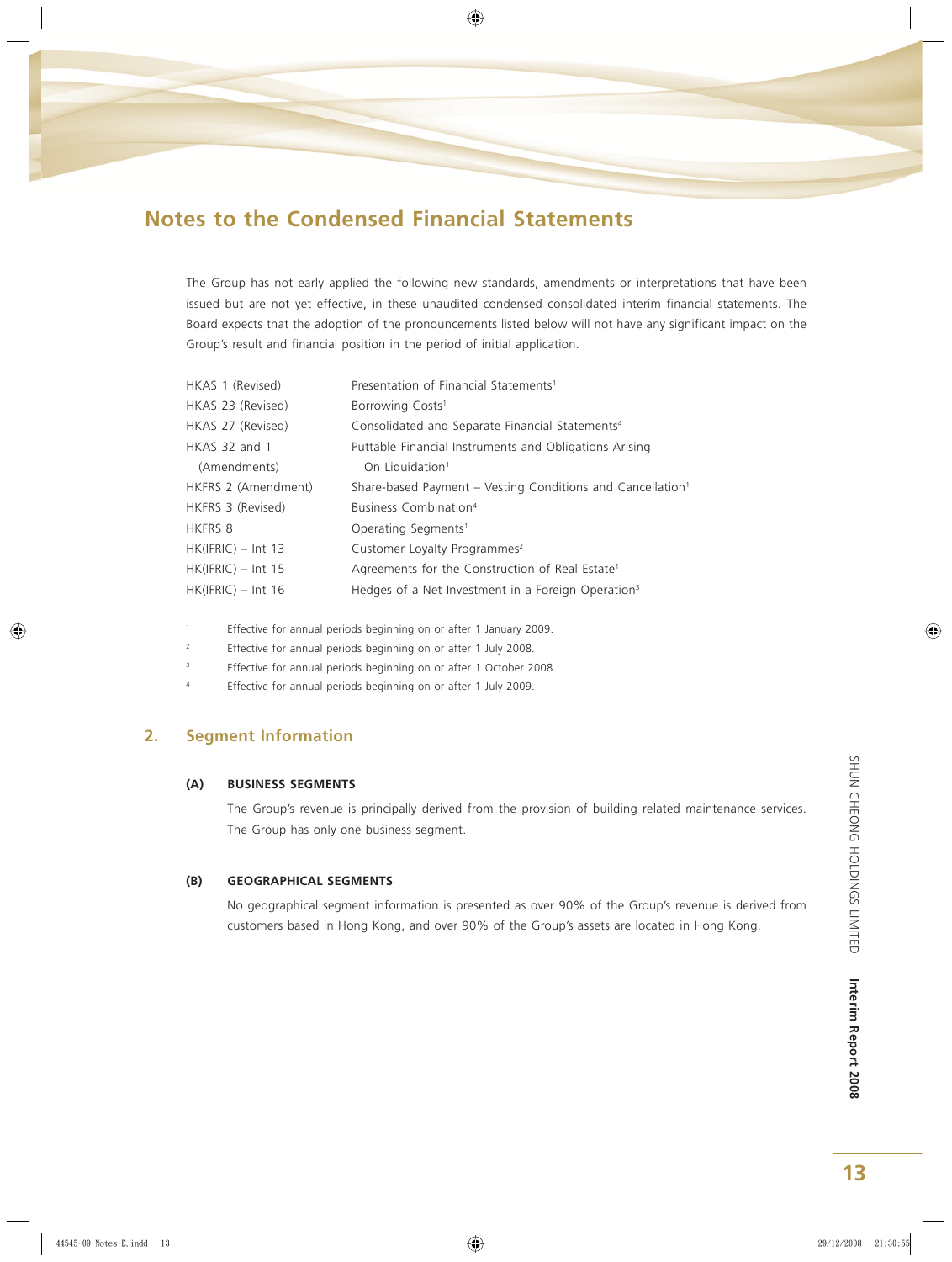## **3. Other Revenue and Gains**

|                 |                 | Six months ended 30 September |  |
|-----------------|-----------------|-------------------------------|--|
|                 | 2008            | 2007                          |  |
|                 | (Unaudited)     | (Unaudited)                   |  |
|                 | <b>HK\$'000</b> | HK\$'000                      |  |
| Interest income | 1,519           | 672                           |  |
| Other           |                 | 254                           |  |
|                 | 1,519           | 926                           |  |

## **4. Finance Costs**

|                                              | Six months ended 30 September |             |  |
|----------------------------------------------|-------------------------------|-------------|--|
|                                              | 2008                          | 2007        |  |
|                                              | (Unaudited)                   | (Unaudited) |  |
|                                              | <b>HK\$'000</b>               | HK\$'000    |  |
| Interest on bank loans, overdrafts and other |                               |             |  |
| loans wholly repayable within five years     | 30                            | 129         |  |
| Interest on convertible bonds                | 615                           |             |  |
|                                              | 645                           | 129         |  |

No interest was capitalised by the Group in both periods.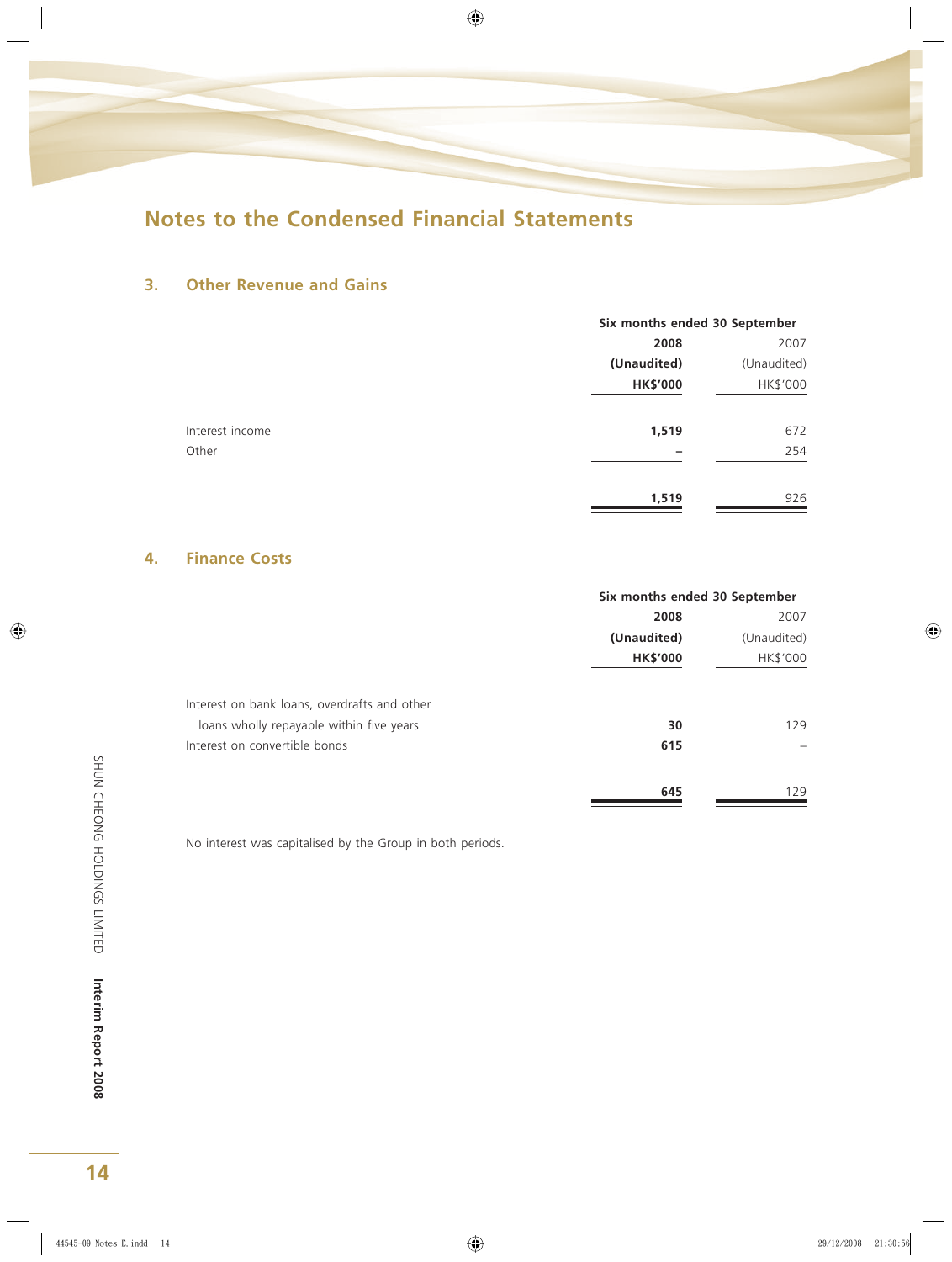

## **5. Loss Before Tax**

The Group's loss before tax is arrived at after charging the following:

|                                               | Six months ended 30 September |             |  |
|-----------------------------------------------|-------------------------------|-------------|--|
|                                               | 2008<br>2007                  |             |  |
|                                               | (Unaudited)                   | (Unaudited) |  |
|                                               | <b>HK\$'000</b>               | HK\$'000    |  |
| Cost of maintenance and installation          | 38,844                        | 71,452      |  |
| Depreciation                                  | 97                            | 105         |  |
| Minimum lease payments under operating leases |                               |             |  |
| in respect of land and buildings              | 241                           | 375         |  |
| Staff costs (including directors' emoluments) | 3,719                         | 4,852       |  |
| Impairment of trade and other receivables     | 486                           | 932         |  |

### **6. Tax**

|                     |                 | Six months ended 30 September |  |
|---------------------|-----------------|-------------------------------|--|
|                     | 2008            | 2007                          |  |
|                     | (Unaudited)     | (Unaudited)                   |  |
|                     | <b>HK\$'000</b> | HK\$'000                      |  |
| Group:              |                 |                               |  |
| Current - Hong Kong | $\overline{2}$  | 29                            |  |
|                     | 2               | 29                            |  |

Hong Kong profits tax has been provided at the rate of 16.5% (2007:17.5%) on the estimated assessable profits arising in or derived from Hong Kong during the period.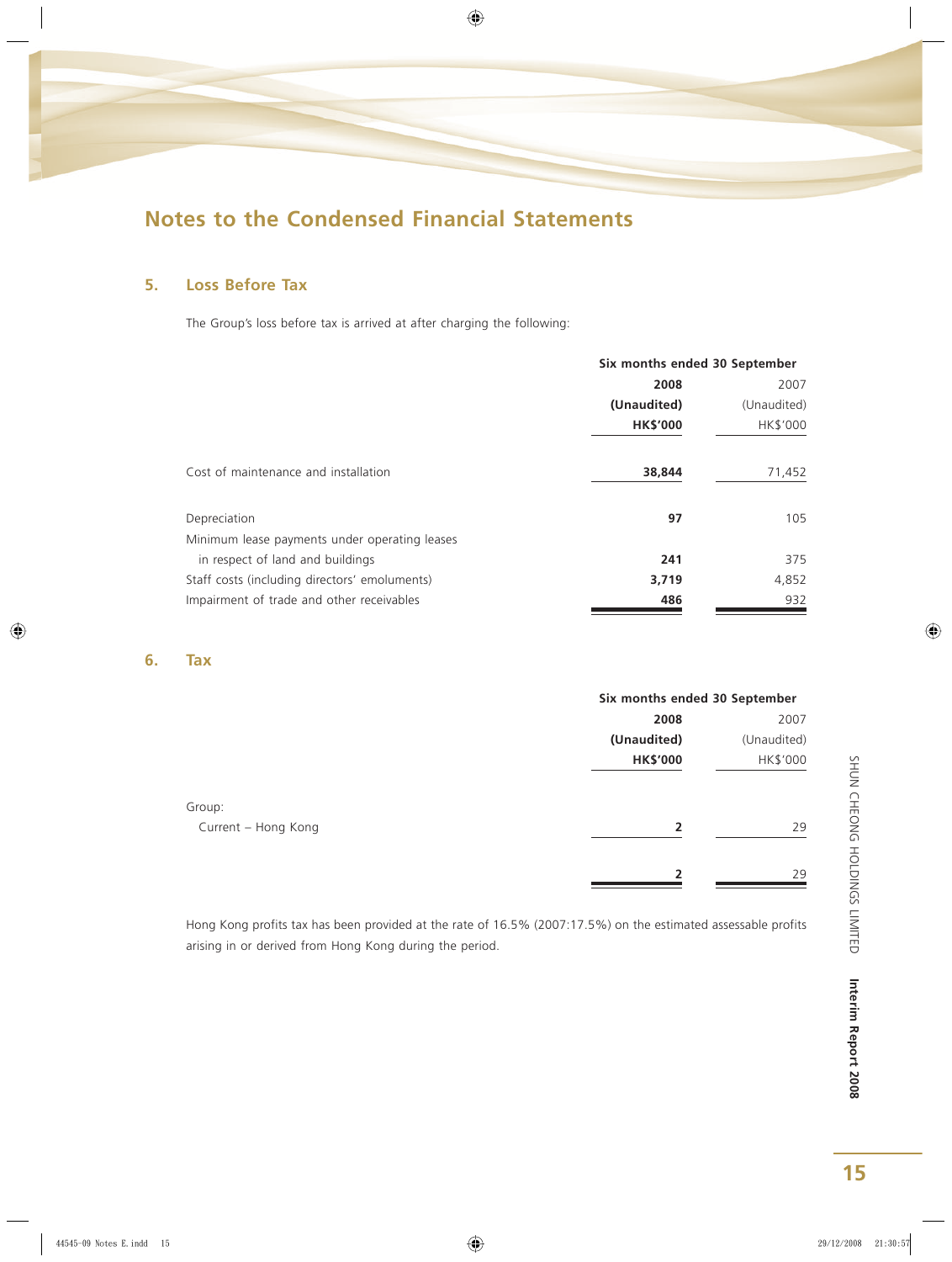### **7. Loss Per Share Attributable to Equity Holders of the Parent**

The calculation of basic loss per share is based on the loss for the period attributable to equity holders of the parent, and the weighted average number of ordinary shares in issue during the period.

The calculation of diluted loss per share amounts is based on the loss for the period attributable to equity holders of the parent, adjusted to reflect the interest on the convertible bonds of the Company and the dilution effect on loss assuming there is a full conversion of the convertible bonds of the Company, where applicable (see below). The number of ordinary shares used in the calculation is the weighted average number of ordinary shares in issue during the period, as used in the basic loss per share calculation.

The calculation of basic loss and diluted loss per share amount are based on:

| 2008            | 2007        |
|-----------------|-------------|
|                 |             |
| (Unaudited)     | (Unaudited) |
| <b>HK\$'000</b> | HK\$'000    |
|                 |             |
| (6,662)         | (4,996)     |
|                 |             |
|                 |             |
| 202,305,500     | 117,941,329 |
|                 |             |
| 162,826,478     |             |
|                 | 117,941,329 |
|                 | 365,131,978 |

Because the diluted loss per share amount is decreased when taking convertible bonds of the Company into account, the convertible bonds of the Company had anti-dilutive effect on the basic loss per share for the period. Therefore, no diluted loss per share amount is disclosed.

No diluted loss per share for the period ended 30 September 2007 was computed as there was no diluting event during the period.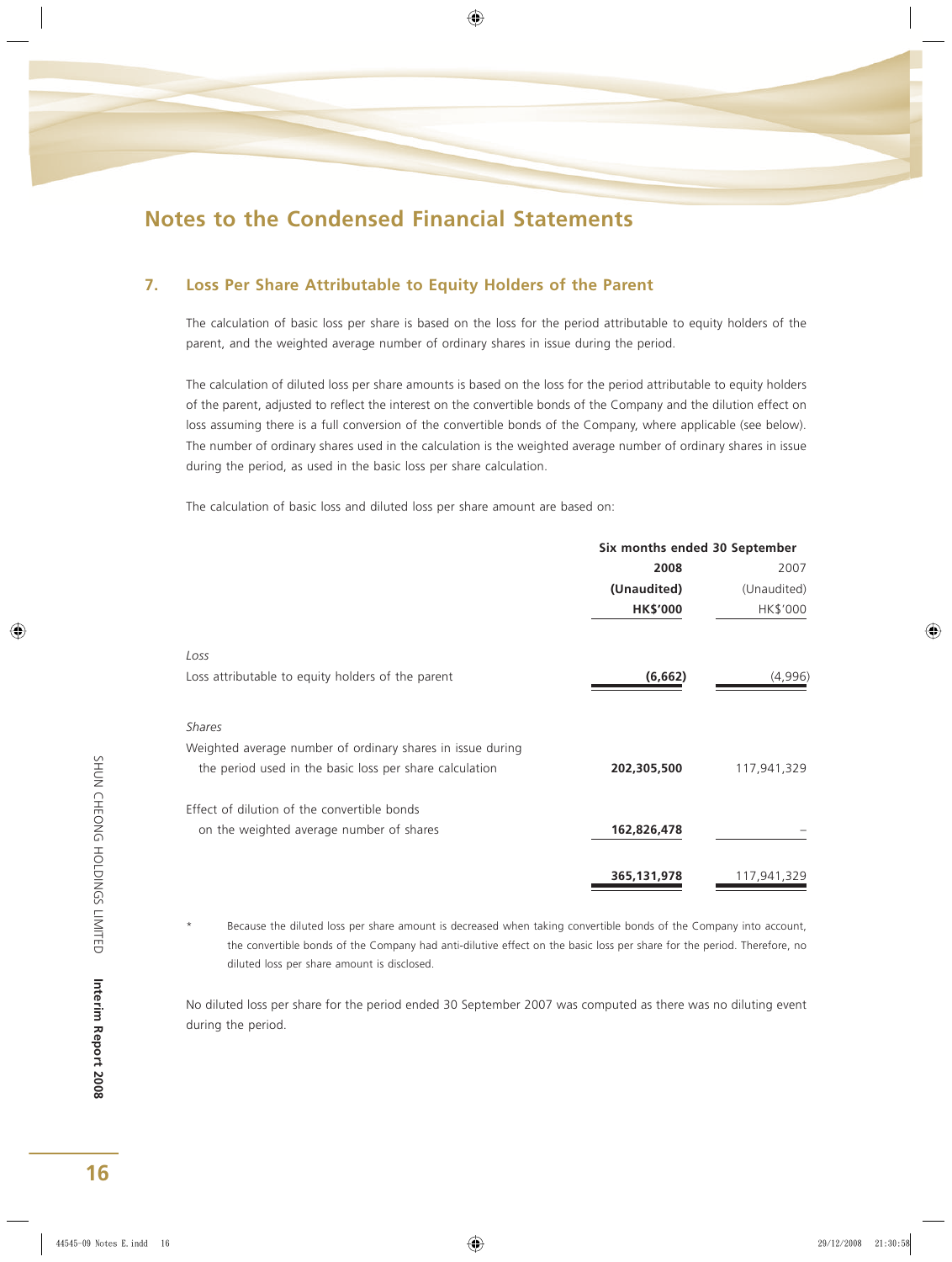## **8. Gross Amount Due from/(to) Contract Customers**

|    |                                                      | 30 September    | 31 March    |
|----|------------------------------------------------------|-----------------|-------------|
|    |                                                      | 2008            | 2008        |
|    |                                                      | (Unaudited)     | (Audited)   |
|    |                                                      | <b>HK\$'000</b> | HK\$'000    |
|    | Gross amount due from contract customers             | 13,340          | 28,147      |
|    | Gross amount due to contract customers               | (15, 974)       | (15, 014)   |
|    |                                                      | (2,634)         | 13,133      |
|    | Contract costs incurred plus recognised profits less |                 |             |
|    | recognised losses and foreseeable losses to date     | 1,078,298       | 1,056,585   |
|    | Less: Progress billings                              | (1,080,932)     | (1,043,452) |
|    |                                                      | (2,634)         | 13,133      |
| 9. | <b>Trade Receivables</b>                             |                 |             |
|    |                                                      | 30 September    | 31 March    |
|    |                                                      | 2008            | 2008        |
|    |                                                      | (Unaudited)     | (Audited)   |
|    |                                                      | <b>HK\$'000</b> | HK\$'000    |
|    |                                                      |                 |             |

| Trade receivables | 29,834   | 30,520  |
|-------------------|----------|---------|
| Impairment        | (4, 138) | (4,092) |
|                   |          |         |

**25,696** 26,428

25,696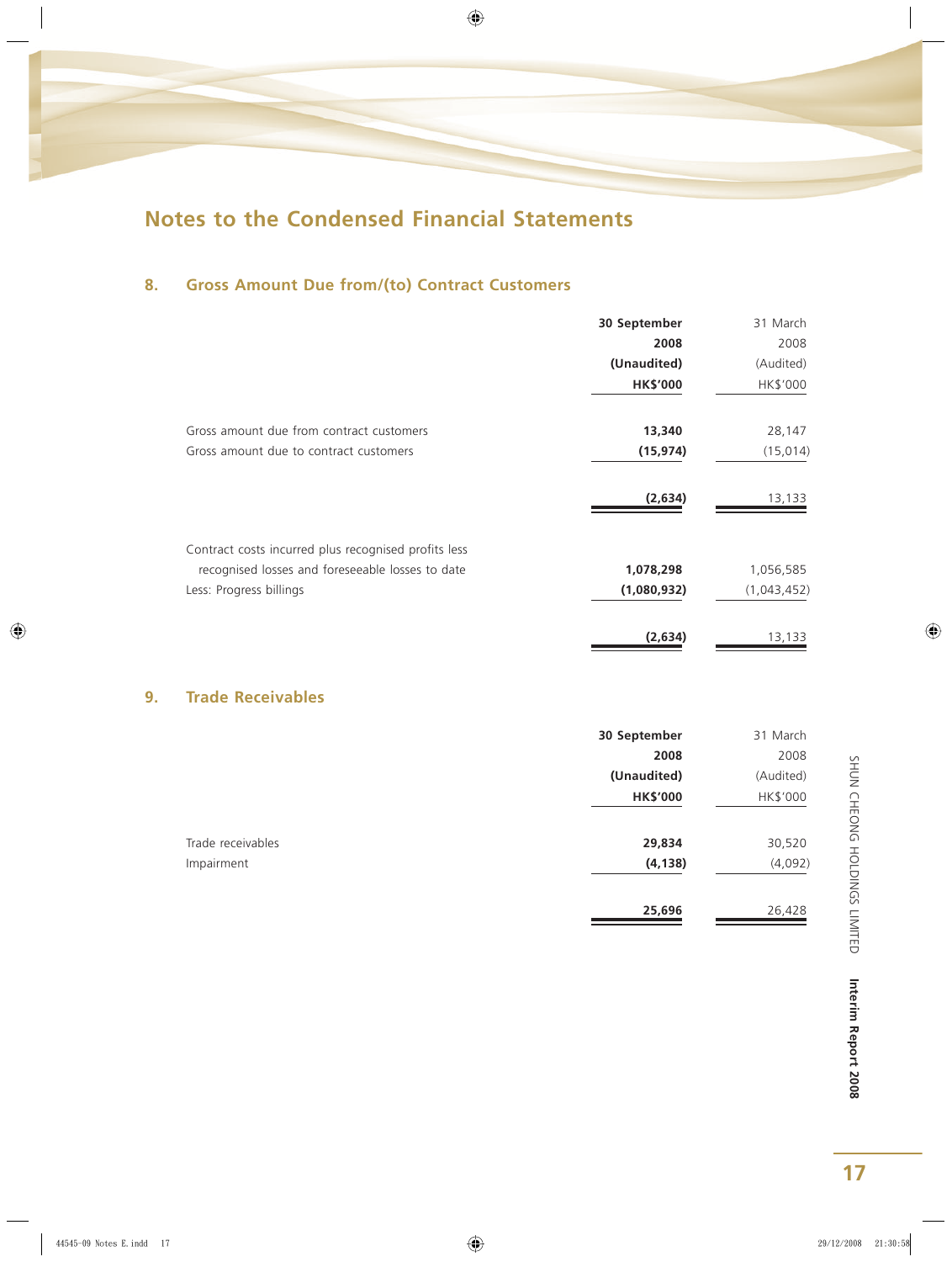An aged analysis for the trade receivables as at 30 September 2008, based on invoice date and net of impairment of trade receivables, is as follows:

|                | 30 September    | 31 March  |
|----------------|-----------------|-----------|
|                | 2008            | 2008      |
|                | (Unaudited)     | (Audited) |
|                | <b>HK\$'000</b> | HK\$'000  |
| $0 - 30$ days  | 5,565           | 7,942     |
| $31 - 60$ days | 4,064           | 4,269     |
| $61 - 90$ days | 1,807           | 2,733     |
| Over 90 days   | 14,260          | 11,484    |
|                | 25,696          | 26,428    |

The Group grants to its trade customers credit periods normally ranging from cash on delivery to 60 days. A longer credit period is granted to a few customers with long business relationships with the Group and with strong financial positions. The Group seeks to maintain strict control over its outstanding receivables to minimise credit risk. Overdue balances are reviewed regularly by senior management. In view of the aforementioned and the fact that the Group's trade receivables relate to a large number of diversified customers, there is no significant concentration of credit risk. Trade receivables are non-interest-bearing.

#### **10. Trade Payables**

An aged analysis of trade payables as at 30 September 2008, based on invoice date, is as follows:

|                | 30 September    | 31 March  |
|----------------|-----------------|-----------|
|                | 2008            | 2008      |
|                | (Unaudited)     | (Audited) |
|                | <b>HK\$'000</b> | HK\$'000  |
| $0 - 30$ days  | 2,073           | 10,852    |
| $31 - 60$ days | 350             | 610       |
| Over 60 days   | 11,495          | 9,467     |
|                | 13,918          | 20,929    |

The trade payables are non-interest bearing and are normally settled on 60-day terms.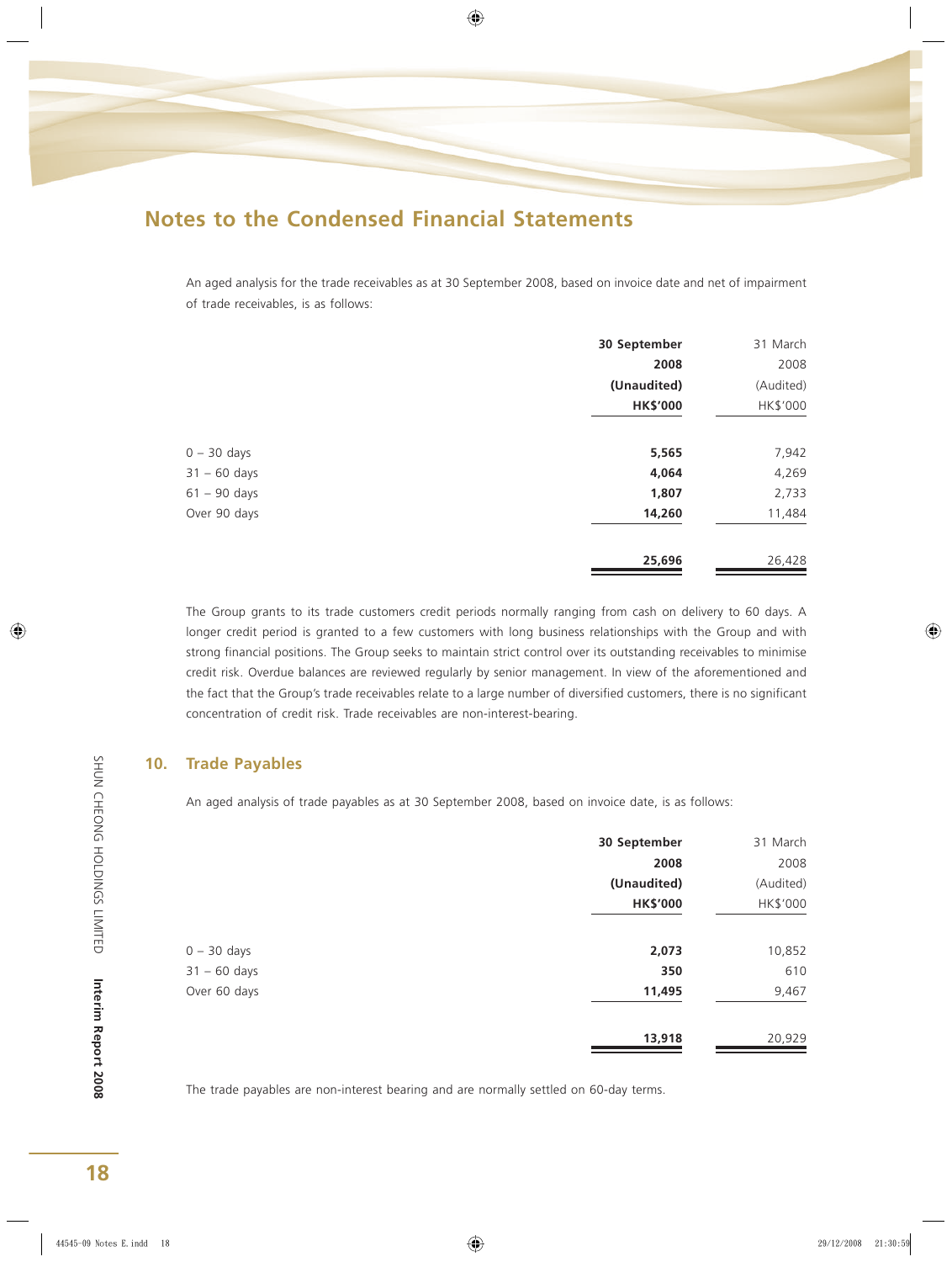### **11. Share Capital**

|                                                        | 30 September    | 31 March  |
|--------------------------------------------------------|-----------------|-----------|
|                                                        | 2008            | 2008      |
|                                                        | (Unaudited)     | (Audited) |
|                                                        | <b>HK\$'000</b> | HK\$'000  |
| Authorised:                                            |                 |           |
| 8,000,000,000 ordinary shares of HK\$0.01 each         | 80,000          | 80,000    |
| Issued and fully paid:                                 |                 |           |
| 347,326,000 (31 Mar 2008: 138,930,400) ordinary shares |                 |           |
| of HK\$0.01 each                                       | 3,473           | 1,389     |

During the period, the movement in share capital was as follows:

|                        |                 |               | <b>Share</b> |              |
|------------------------|-----------------|---------------|--------------|--------------|
|                        | Number of       | <b>Issued</b> | premium      |              |
|                        | shares in issue | share capital | account      | <b>Total</b> |
|                        |                 | HK\$'000      | HK\$'000     | HK\$'000     |
|                        |                 |               |              |              |
| At 1 April 2008        | 138,930,400     | 1.389         | 17,986       | 19,375       |
|                        |                 |               |              |              |
| Issue of shares (Note) | 208,395,600     | 2,084         | 101,082      | 103,166      |
|                        |                 |               |              |              |
| As 30 September 2008   | 347,326,000     | 3,473         | 119,068      | 122,541      |
|                        |                 |               |              |              |

Note:

On 12 June 2008, the Company allotted and issued 208,395,600 ordinary shares of HK\$0.01 each at the price of HK\$0.5 per share by the right issue. After net of the underwriter commission, the net proceeds of the right issue were HK\$103,166,517.

## **12. Operating Lease Arrangements**

As lessee, the Group leases certain of its office properties under operating lease arrangements. Lease for properties are negotiated for terms ranging from one to two years (31 March 2008: one to two years).